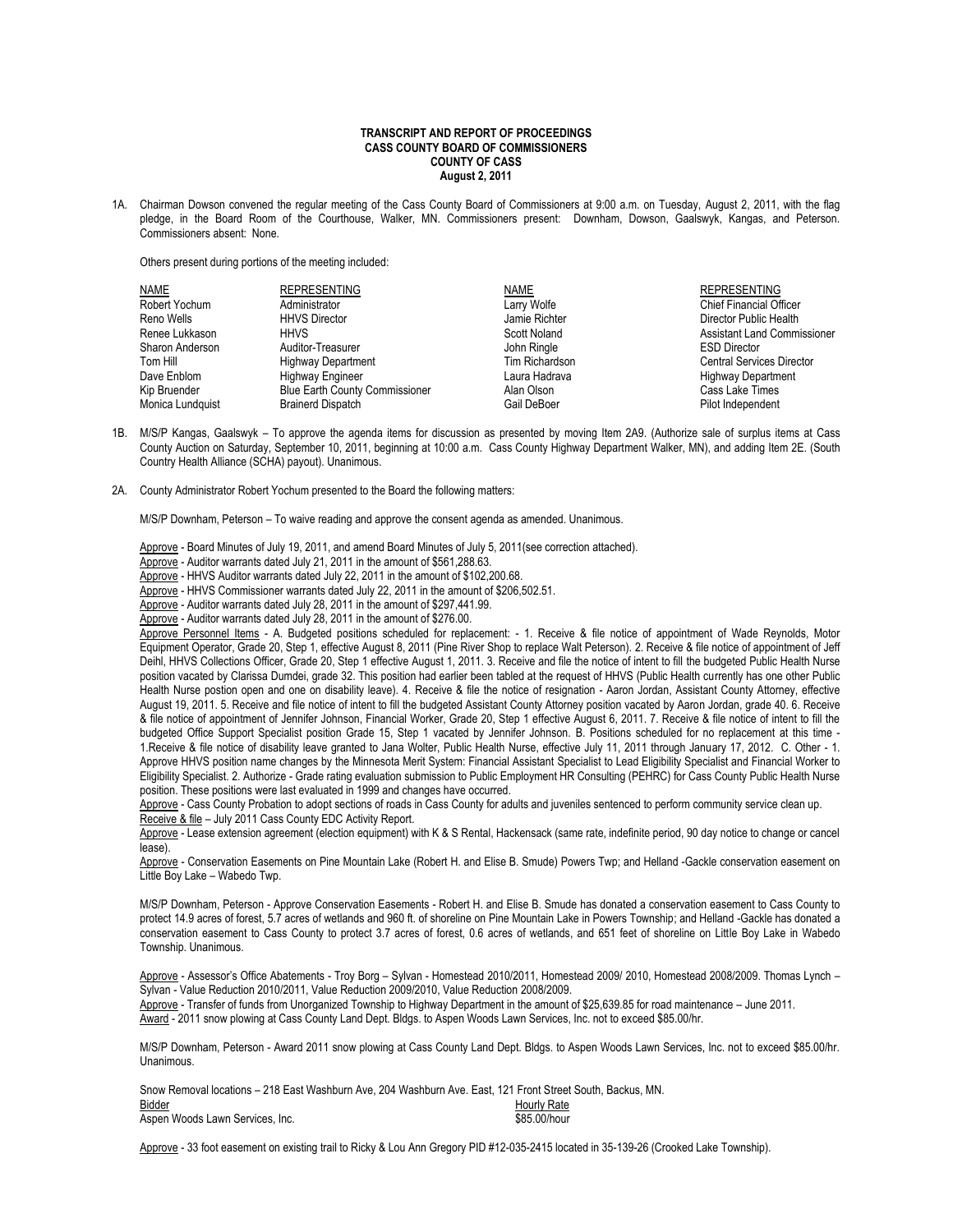Approve - Resolution No. 32-11to sponsor "Over the Hills Gang" GIA ATV Trail grant application submission to the State of Minnesota.

Commissioner Downham offered Resolution No. 32-11 and moved its adoption, Commissioner Peterson seconded:

Whereas, Cass County desires to maintain trails for the enjoyment of the public and will act as legal sponsor for an application for the DNR Trails Assistance Program, the MN DNR Grant-in-aid Trail Permit and

Whereas, Cass County may enter into agreement with the State of Minnesota for the Over the Hills Gang ATV Club Trail located in both Cass and Crow Wing Counties

Whereas, Cass County will comply with all applicable laws and regulations as stated in the grant contract agreement, permits and by all applicable federal and state laws and regulations.

Whereas, Cass County recognizes and assigns Joshua Stevenson, Cass County Land Commissioner who will act as a fiscal agent on behalf of Cass **County** 

Now therefore be it, resolved that Cass County agrees to continue to act as legal sponsor for the above applications and agreements of the DNR Trails Assistance Program until such time Cass County rescinds this sponsorship.

Resolution No. 32-11 was adopted by majority vote: Ayes: Downham, Dowson, Gaalswyk, Kangas, Peterson. Nays: None.

Receive & file - City of Backus wastewater treatment facility project notice. Authorize - County Surveyor to grant contract completion time extensions until December 31, 2011 for Public Corner Monumentation Project Contracts. Accept - \$50.00 donation to ESD HHW Program from Mark & Nancy Hall and Charles and Anne Hager. Refer - ESD staffing to Personnel Committee of the Board.

2B. Administrator Yochum presented correspondence from the City of Walker Acting Mayor John Fjelstul regarding vehicle (2007 Crown Victoria) donation request to be located at the Walker Airport. Mr. Yochum also presented the tentative list of vehicles and miscellaneous items for the 2011 Cass County Auction scheduled for Saturday, September 10, 2011, beginning at 10:00 at the Cass County Highway Department at 8045 County Road #12, Walker, MN.

M/S/P Peterson, Gaalswyk – To decline the request from the City of Walker for a Cass County 2007 Ford Crown Victoria) on a vehicle donation for the Walker Airport, and further, to authorize sale of surplus items at Cass County Auction on Saturday, September 10, 2011, beginning at 10:00 a.m., Cass County Highway Department at 8045 County Road #12, Walker, MN. Unanimous.

2C. Administrator Yochum presented a draft Memorandum of Understanding with Teamster's Local #320 Deputy/Jail Unit – At-Will leaves of absence that any bargaining unit member who is appointed to serve in the at-will positions of Lieutenant or Chief Deputy Sheriff may be entitle to a leave of absence and rights of reinstatement pursuant to MN Statute 3.088 if requested by the appointing authority and approved by the Cass County Board of Commissioners.

M/S/P Downham, Kangas - To approve them Memorandum of Understanding with Teamster's Local #320 Deputy/Jail Unit – At-Will leaves of absence. **Unanimous** 

2D. Central Services Director Tim Richardson updated the Board on the Honeywell, Inc. HVAC partial maintenance contract that covers certain components and pieces of equipment. Currently, we have a quarter-by quarter contract in place totaling \$15,000/quarter, with no price guarantee, and would like to add and budget 3 server room cooling units, two units in Court Administration and Probation Department to the contract this year at a cost of \$18,000 for full coverage. Because of the Energy Project the 5 units haven't been added to the contract, Honeywell has proposed a full coverage maintenance contract to cover all of our mechanical systems for \$83,200/year, which would be an increase of \$5000/year for maintenance coverage. With this Cass County has an opportunity to extend the life of some of our oldest equipment, cover items we don't have covered (pumps, motors, seals, valves, VFDs, etc.), and have personnel on-site regularly to be proactive, meaning less chance of the "catastrophic" failures. The new contract would be for 5 years at a fixed rate, with no escalator clause, currently we have spent \$48,000 over the last 2.5 years on uncovered items, and have about \$4,000.00 waiting now.

M/S/P Downham, Kangas – To refer the Honeywell, Inc. HVAC partial maintenance contract with the addition of 3 server room cooling units, and two units in Court Administration and Probation Department to the Cass County Citizen Budget Committee, and further, to use the budget for balance of 2011. Unanimous.

2E. Administrator Yochum presented correspondence from South Country Health Alliance (SCHA) approving the method of payout for the capital interest of Cass County in SCHA, (this notice supersedes their prior proposal sent of April 20, 2011) in the amount totaling \$1,072.043. This payment amount is paid over a period of time, not to exceed five years, with interest at the prime rate (3.25%), with payments to be made on September 15 of each year.

M/S/P Peterson, Kangas – To accept South Country Health Alliance(SCHA) payout payment in the amount totaling \$1,072,043 with payment amount to be paid over a period of time, not to exceed five years, with interest at the prime rate(3.25%), with payments to be made on September 15 of each year. Unanimous.

- 3A. HHVS Director Reno Wells and Director Public Health Nursing Jamie Richter presented an update on Cass County's SHIP Program, the future of SHIP and an evaluation update. Ms. Richter reported that the contract with SHIP Coordinator Leslie Stocker was terminated in June and SHIP activity has been assigned to budgeted personnel. No action necessary.
- 4A. Auditor-Treasurer Sharon Anderson and Renee Lukkason HHVS Family Health Supervisor reviewed and presented proposed revisions to Cass County Tobacco Ordinance. Ms. Anderson added that the overall goal is to align the ordinance more closely to Minnesota Statutes, particularly legislative changes enacted in 2010, also streamline and eliminate definitions where possible and replace definition language with references to statutory definitions when available, as this may help avoid future ordinance amendments if a statutory definition is amended by the legislature. Ms. Anderson summarized proposed revisions to: Sections 600 & 700 - Proposing more restrictive language than state law regarding vending machines and self-service methods...none. State law allows these sales for retail outlets where minors are "never" allowed to enter. We know of no retailers currently using these sales methods. Section 600 — Added commonly found language regarding controlled substances, and added provision consistent with state law regarding nicotine/lobelia either FDA approved or not for tobacco cessation, etc. Sections 700 & 1100 — Removed detail and dollar amounts of administrative penalties from Section 1100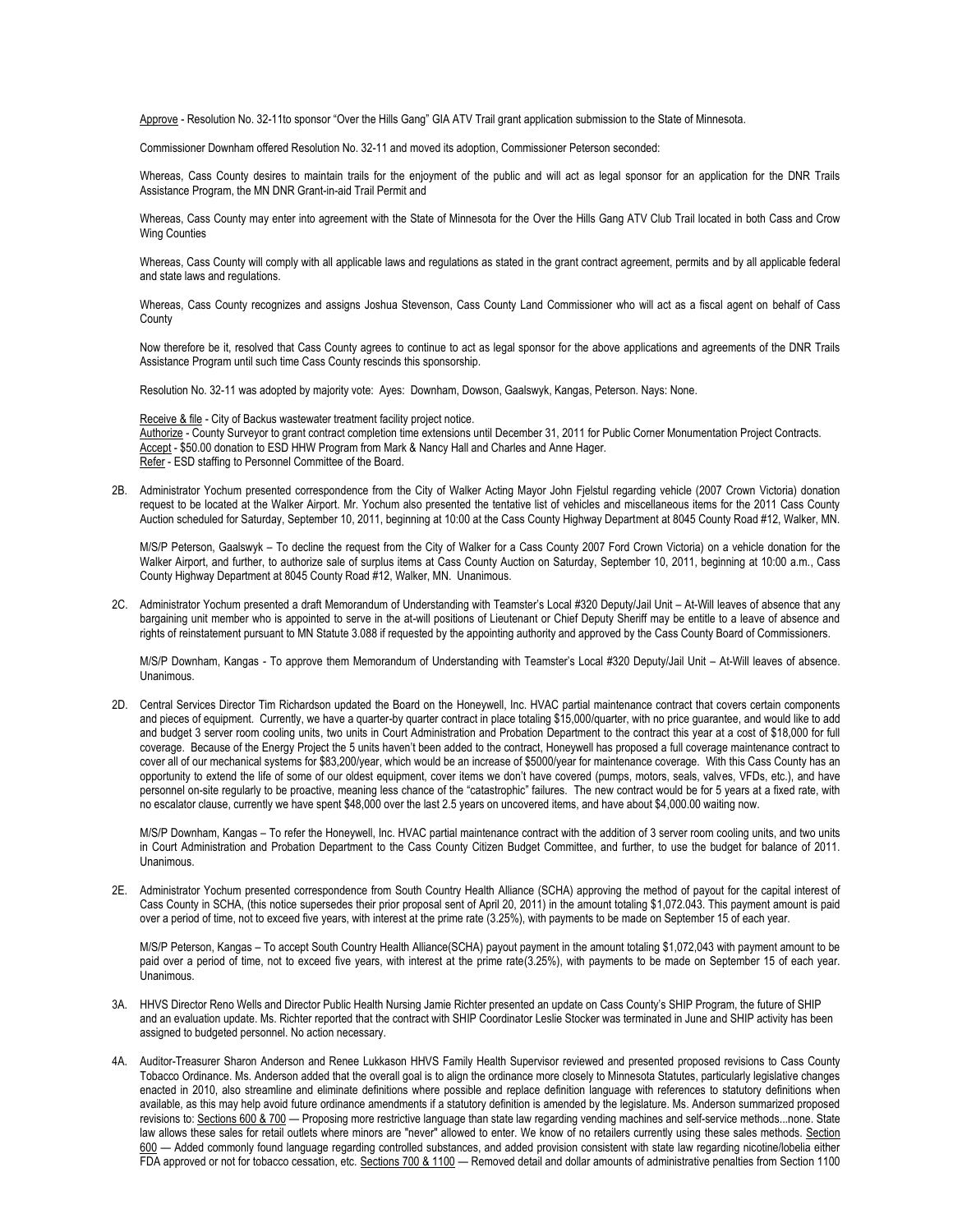to be set by resolution of the County Board as needed from time to time with 30 day notice to license holders. Added new administrative penalty type of \$50 for employees of retailers found to have sold to a minor consistent with state statute (in draft resolution). Section 1000 - Set timeframes for and clarifies the appeal process as well as gives the county administrator the ability to appoint a designee to hear appeals if needed, based on input from the county administrator and county attorney's office. Section 1100 — At the recommendation of the county attorney's office, proposed is the addition of an administrative penalty type (in draft resolution) for selling these products without a license, recognizing the criminal offense carries a very low fine. The penalty proposed exceeds the overall cost of a license when combined with the typical fine. Also made some general cosmetic and grammatical improvements, as well as adding a table of contents. Notice of public hearing(s) to amend the ordinance is to be sent to each license holder in addition to the normal newspaper publications.

M/S/P Gaalswyk, Peterson – To approve the summary of proposed amendments as amended to the Cass County Tobacco Ordinance and establish public hearing dates for Cass County Ordinance No. 2006-05 Tobacco Ordinance amendments with 1<sup>st</sup> reading on Tuesday, September 20, 2011, beginning at 6:30 p.m., Lake Shore City Hall, Lake Shore, to consider adopting on 1st reading Ordinance 2011-02, and on Tuesday, October 4, 2011, beginning at 10:00 a.m., Commissioners Boardroom, 1st Floor, Cass County Courthouse Annex, Walker, MN Minnesota, to consider 2<sup>nd</sup> reading and final adoption of Tobacco Ordinance 2011-02 which proposes to amend Tobacco Ordinance 2006-05 to adopt revised definitions, clarify the appeals process and add new administrative penalties for specific ordinance and statute violations, and further to notify each license holder of the proposed amendments. Unanimous.

4B. Ms. Anderson presented an updated abatement policy for consideration which hasn't been revised since previous board action of February 2, 1993 by Resolution No. 08-03. Ms. Anderson presented Resolution No. 33-11 that updates the previous Cass County resolution. By consensus, the Board requested the Cass County Tax Abatement Policy to be posted on the Cass County website.

Commissioner Kangas offered Resolution No. 33-11 and moved its adoption, Commissioner Peterson seconded:

## CASS COUNTY TAX ABATEMENT POLICY

WHEREAS, Minnesota Statutes 375.192 authorizes county boards to consider and grant reductions or abatements of estimated market value or taxes and any costs, penalties or interest as the board deems to have been erroneously or unjustly paid or to correct errors or inequities within the tax system; and,

WHEREAS, it is the intent of the County of Cass to ensure fairness and equity within the real estate tax billing and tax collection system; and

WHEREAS, abatements should be used only as a last resort method to correct assessments and/or collection errors due to costly administrative expense and reduced tax levy revenues for all local units of government, with no statutory levy authority to recover these levy dollars from any other source.

NOW, THEREFORE, BE IT RESOLVED, that the abatement policy of the Cass County Board of Commissioners is as follows:

- I. NO ABATEMENT WILL BE CONSIDERED IF:
	- 1. A petition has been filed with tax court and the outcome is still pending.
	- 2. A confession of judgment has been signed by taxpayer/applicant.
	- 3. The actual tax reduction for any one year is less than \$50.00. If the actual tax reduction exceeds \$50.00, the abatement will involve only the amount that exceeds the first \$50.00 per year abated. There shall be no minimum for cancellations.
	- 4. It involves a year other than current tax or the two (2) previous year's tax.
	- 5. The abatement involves a homestead classification and the applicant owned and occupied the property as of the assessment date in question and was sent a:
		- a) Homestead Verification Form
		- b) 2nd notice to return Homestead Verification Form
		- c) Notice of Valuation and Classification showing Non-Homestead, and
		- d) Proposed Property Tax notice showing Non-Homestead

to the address of record, as listed in the Cass County Courthouse and no response was received as of December 15 of the assessment year.

- 6. The abatement involves a relative homestead as defined in MN Stat. §273.124, Subdivision 1 and application for homestead treatment was not made as of December 15 of the assessment year in question.
- 7. The abatement involves property which requires applications or annual reapplications and are not returned by the statutory deadline and was sent a:
	- a)<br>h) 2<sup>nd</sup> notice for reapplication or annual declarations
	- Notice of Valuation and Classification showing the different classification, and
	- c) Proposed Property Tax notice showing the different classification and tax consequence.

Applications/reapplications include but are not limited to:

- 1c/4c Resort Questionnaire,
- 4c (10) Restaurant on Lake Certification,
- 4c (3)(II) Charitable Donations,
- Green Acres and Rural Preserve,
- 1b Disability or Blindness,
- 4c (11) Marina Allowing Public Use.
- 8. The abatement involves a reduction of a special assessment unless it is accompanied by a written recommendation for approval by the governmental unit responsible for the original special assessment.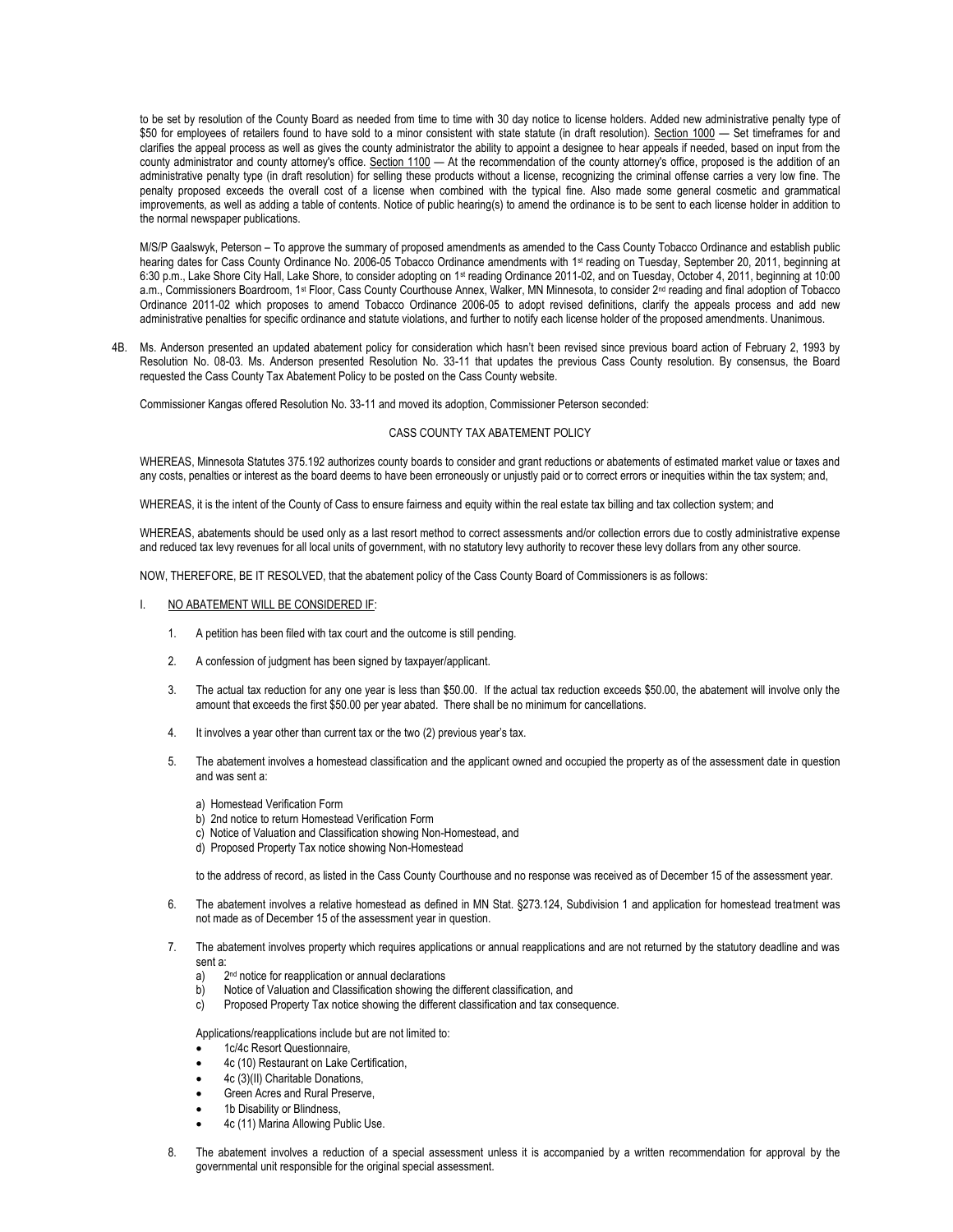## II. ABATEMENTS SHALL BE CONSIDERED IN ORDER TO CORRECT A VALUATION OR CLASSIFICATION ERROR AS FOLLOWS:

Objective assessment errors shall be abated for current year and the two (2) previous years only. Objective errors are defined to include:

- 1. Exemption by public ownership.
- 2. Double assessments or other overlapping listings.
- 3. Homestead classification for new applicants.
- 4. Measurable units, i.e., acres, square feet, etc., providing that an adjustment does not reduce the estimated market value below its actual market value.
- 5. Mobile home ownership or location changes.
- 6. Personal property ownership changes.
- 7. Lease cancellations.

Subjective assessment opinions shall be abated for no further back than the time that the taxpayer made the difference of opinion known. The taxpayer shall indicate this by appearance at a board of review or filing a written request for review with the assessor. This shall be done within the same time limits imposed as noted above. Subjective opinions are defined to include:

- 1. Exemption based on private ownership and use.
- 2. Subjective property attributes, i.e., condition or construction quality.
- 3. Value before razing.
- 4. Classification based on use only.
- 5. Market trends.
- III. ABATEMENTS OF PENALTY ON CURRENT TAXES:

Abatements of penalty on current taxes shall be approved in the following situations:

- 1. An abatement of the penalty on a current tax will be approved if an error on the part of the County resulted in nonpayment of the tax.
- 2. Pursuant to Minnesota Stat. §279.01, Subdivision. 2, the Cass County Board delegates to the Treasurer of Cass County the power to abate the penalty for late payment of taxes in the current year, upon finding that the imposition of the penalty would be unjust and unreasonable.
- 3. If an abatement application submitted under part II above is in process at the tax due date, consideration will be given to waive penalty for a reasonable period of time after a corrected tax statement is issued, to be determined by the Treasurer.

It is also the policy of the County of Cass that penalty abatements shall NOT be granted:

- 1. To taxpayers who have inadvertently omitted one parcel when making payment.
- 2. If the only reason is that the taxpayer failed to receive a tax statement (MN Stat. §276.04).
- 3. If the only reason is that a contract for deed vendor, upon cancellation of contract, failed to be aware of unpaid taxes.
- 4. If, pursuant to Minnesota Statute 276.017, the postmark of the United States Postal Service shows the payment was not made timely.
- IV. ABATEMENTS OF PENALTIES, INTERESTS AND COSTS ON DELINQUENT TAXES:

An abatement of the penalty, interest and cost on a delinquent tax will be approved if an error on the part of the County resulted in nonpayment of the tax.

An abatement of the portion of the penalty and interest on a delinquent tax will be approved if an abatement is granted under Sections I or II of the Cass County Tax Abatement Policy, subject to the limitations therein, related to the portion of the tax being abated, that has not heretofore been paid.

An abatement of the penalty, interest and cost on a delinquent tax will NOT be approved if the only reason given is that a contract for deed vendor, upon cancellation of a contract, failed to be aware of unpaid taxes.

Cass County Board of Commissioners

History

| <b>HISTOLY</b> |                      |                  |
|----------------|----------------------|------------------|
| Adopted:       | Resolution No. 38-90 | October 9, 1990  |
| Revised:       | Resolution No. 08-93 | February 2, 1993 |
| Revised:       | Resolution No. 33-11 | August 2, 2011   |

Resolution No. 33-11 was adopted by majority vote: Ayes: Downham, Dowson, Gaalswyk, Kangas, Peterson. Nays: None.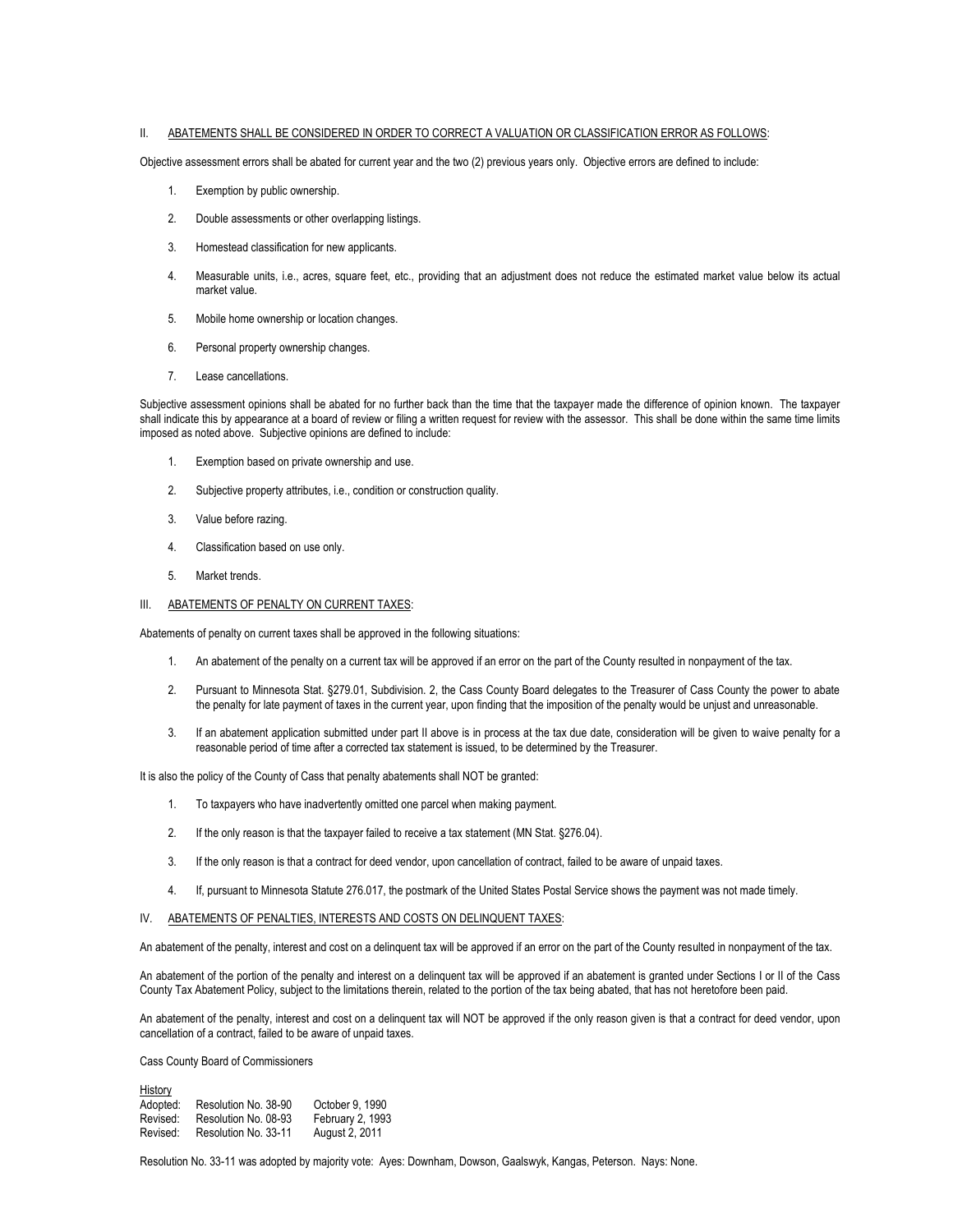4C. Ms. Anderson presented information on the RtVision eTime program a web-based reporting system that will potentially improve efficiency, accuracy and accountability pertaining to the payroll time reporting process. Informed the Board that the Cass County Highway Department has had this reporting system since 2005. Ms. Anderson added it will be fully implemented in January 2012 with the first payroll of the new year.

M/S/P Dowson, Downham – To approve the Auditor-Treasurer's request to purchase the RtVision eTime program in the amount not to exceed \$18,800.00 and an annual maintenance cost of \$3,105.00 per year (purchase from revenue from 2011 county auction and balance from the Auditor-Treasurer's Office). Unanimous.

- 5. Assistant Land Commissioner Scott Noland presented the completed Cass County Land Department Annual Report for 2010 activities. Mr. Noland added that the document will be used during the budget review process, natural resource advisory committee discussions, upcoming timber auctions, discussions with legislators, and hearings in St. Paul. No action necessary.
- 5B. Mr. Noland informed the Board that the Land Department has partnered with the MNDNR to record prescriptive easements in Cass County, which are forest access roads crossing private property in which the private property owner has not contested the use of the road for access to public land. We have received requests from private land holders such as Potlatch to record prescriptive easements required for access to public lands. In most cases the roads have been built and maintained using public funds and are used by the public to access public lands. Comments have been received by private property owners, townships have been notified, and the public hearing has been completed. We started with 113 road segments in 15 townships with final maps for recording include 60 road segments in 10 townships.

M/S/P Kangas, Peterson – Approve the Cass County Land Department to record the MNDNR prescriptive easements totaling sixty road segments in ten Cass County Townships. Unanimous.

6A. ESD Director John Ringle informed the Board that Cass County ESD had applied for and received grant funding in 2010 from the Clean Water Fund, administered through the Minnesota State Board of Water and Soil Resources (BWSR) specifically for assisting the LLBO in the preliminary engineering and environmental review of the Stony Point neighborhood near Cass Lake and the Sugar Point local community on Leech Lake to address concerns that a number of subsurface septic treatment systems are not properly functioning and present a danger of contaminating groundwater as well as having the potential to cause nutrient input to Cass Lake in an amount not to exceed \$30,000 of Clean Water Funds.

M/S/P Downham, Gaalswyk – Approve the Memorandum of Understanding between the Leech Lake Band of Ojibwe and Cass County regarding the Local Wastewater Treatment and Imminent Health Threat (IHT) Subsurface Septic Treatment System (SSTS) Upgrade planning project for the Stony Point neighborhood near Cass Lake and preliminary engineering and environmental planning for the Sugar Point local community on Leech Lake in an amount not to exceed \$30,000.00 of Clean Water Funds. Unanimous.

7A. Highway Engineer David Enblom presented Resolution No. 34-11 for final payment of project SAP 011-605-012, a municipal grading and bituminous surfacing project in and around the City of Longville. The final cost of the project was \$648,785.22 and was funded by state aid regular and municipal construction dollars and was completed November 15, 2002.

Commissioner Peterson offered Resolution No. 34-11 and moved its adoption, Commissioner Downham seconded:

WHEREAS: Contract No. 60512 (SAP 011-605-012) has in all things been completed, and the County Board being fully advised in the premises,

NOW THEN BE IT RESOLVED, that we do hereby accept said completed project for and in behalf of the County of Cass and authorize final payment as specified herein.

Resolution No. 34-11 was adopted by majority vote: Ayes: Downham, Dowson, Gaalswyk, Kangas, Peterson. Nays: None.

Highway Engineer David Enblom presented Resolution No. 35-11 for final payment of project SAP 011-599-013, a Town Bridge project located in Sylvan Township with final construction cost was \$95,300.75 and was funded by state aid town bridge funds as well as was funded by Sylvan Township. The bridge funds were also used to offset engineering costs, with total town bridge funds used for construction and engineering cost were \$99,513.50.

Commissioner Gaalswyk offered Resolution No. 35-11 and moved its adoption, Commissioner Kangas seconded:

WHEREAS: Contract No. 59913 (SAP 011-599-013) has in all things been completed, and the County Board being fully advised in the premises,

NOW THEN BE IT RESOLVED, that we do hereby accept said completed project for and in behalf of the County of Cass and authorize final payment as specified herein.

Resolution No. 35-11 was adopted by majority vote: Ayes: Downham, Dowson, Gaalswyk, Kangas, Peterson. Nays: None.

Highway Engineer David Enblom presented Resolution No. 36-11 for final payment of projects SAP 011-606-009 & SAP 011-644-003 for bituminous resurfacing located on CSAH 6 and CSAH 44 with final cost of the projects were \$503,292.60 and \$239,525.00 and was funded by state aid regular construction and county road construction dollars, the projects were planned and competed in 2011.

Commissioner Peterson offered Resolution No. 36-11 and moved its adoption, Commissioner Downham seconded:

WHEREAS: Contract No. 60609 (SAP 011-606-009 and SAP 011-644-003) has in all things been completed, and the County Board being fully advised in the premises,

NOW THEN BE IT RESOLVED, that we do hereby accept said completed project for and in behalf of the County of Cass and authorize final payment as specified herein.

Resolution No. 36-11 was adopted by majority vote: Ayes: Downham, Dowson, Gaalswyk, Kangas, Peterson. Nays: None.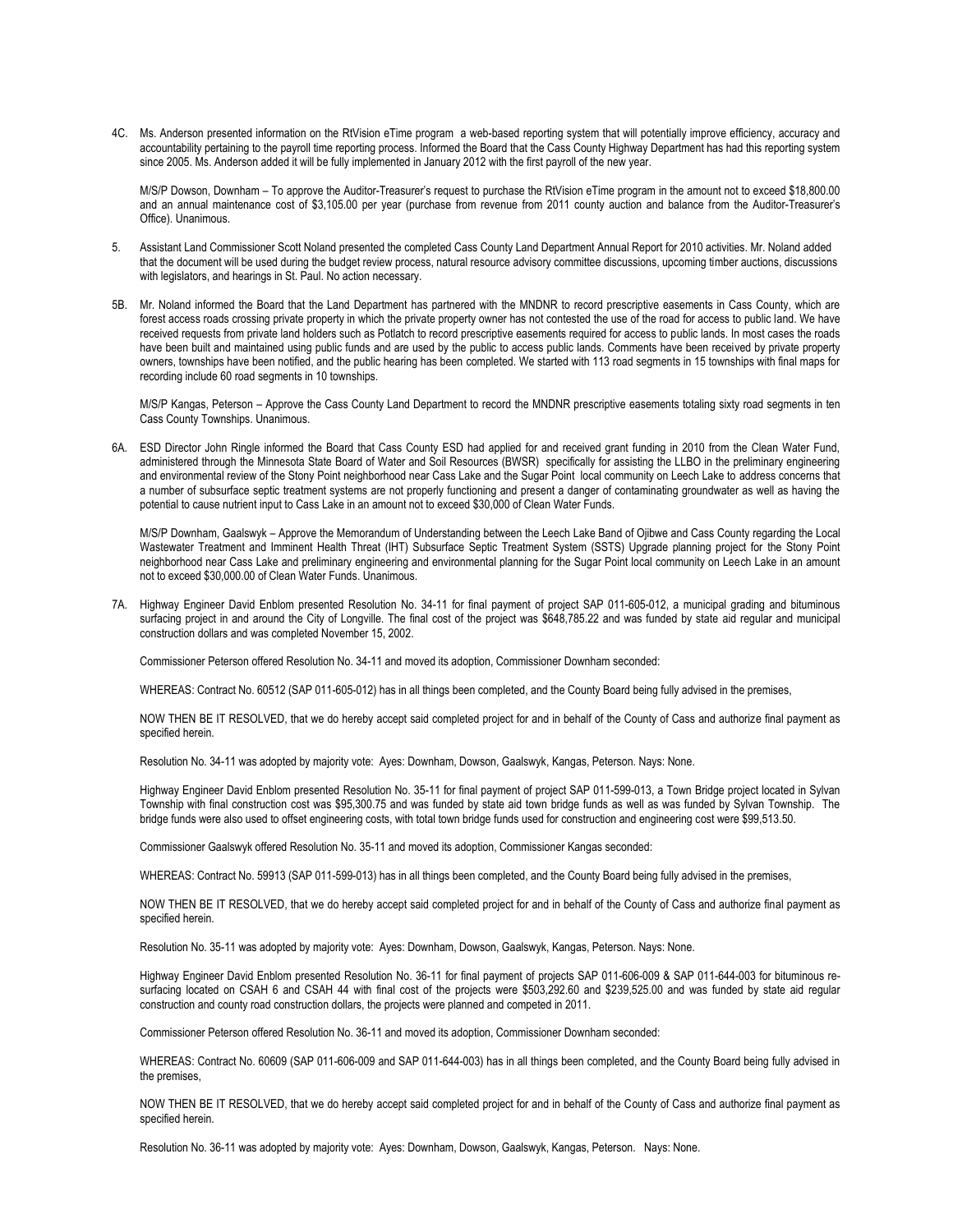7B. County Engineer David Enblom presented August 1, 2011 bid results for improvements to a portion of the Shingobee Trail Connection (beginning west of Christmas Point Road to C.R. #163 for approximately 1.7 miles). Project No. S.P. 011-090-003 will be funded with a combination of funding sources including Federal funds through MnDOT, MnDNR, and Cass County Conservation Fund #73 in cooperation with Shingobee Township.

Project Name: Shingobee Trail Connection Project No.: S.P 011-090-003 Engineers Estimate: \$949,131.05

| <b>Bidder</b>                                     | <b>Bid Amount</b> | Percent Over/Under Estimate |
|---------------------------------------------------|-------------------|-----------------------------|
| Peterson Company                                  | \$922,705.40      | 2.78% Under Estimate        |
| Tri-City Paving, Inc.                             | \$998.126.35      | 5.16% Over Estimate         |
| Aspen Construction Company                        | \$1.016.531.17    | 7.10% Over Estimate         |
| Anderson Brothers Construction Co. \$1,042,109,45 |                   | 9.90% Over Estimate         |

M/S/P Dowson, Gaalswyk – To award the bid to the apparent low bidder Peterson Company, in the amount of \$922,705.40 for improvements to a portion of the Shingobee Trail Connection (beginning west of Christmas Point Road to C.R. #163 for approximately 1.7 miles - Project No. S.P. 011-090-003) contingent upon funding source approvals. Unanimous.

7C. Mr. Enblom updated the Board on a request from Wilkinson Township for an easement over State of Minnesota lands to resolve access issues to private property, this easement is necessary with the revocation of County Road 141 to preserve ingress and egress to private property, which has been surveyed. The easement is located in SW1/4 of the NE1/4 of the NE1/4, Section 20, Township 144N, Range 31W.

Commissioner Downham offered Resolution No. 37-11 and moved its adoption, and Commissioner Kangas seconded:

Whereas, the Cass County Highway Department is planning the revocation of the County Road 141 across School Trust Fund Land located in the SW¼ of the NE¼, Section 20, Township 144N, Range 31W.

Whereas, Cass County Road 141 is located across School Trust Fund Land located in the SW¼ of the NE¼, Section 20, Township 144N, Range 31W.

Whereas, a portion of this road serves private property and an easement open to the public is needed to provide legal ingress and egress to private property with the revocation of County Road 141.

Whereas, easements across School Trust Fund Land can only issued to a local unit of government (Cass County) and not to private individuals.

Whereas, the easement is open to the public.

Whereas, all cost associated with revocation of County Road 141 are the responsibility of the Cass County Highway Department.

Be it Resolved, the Board of Commissioners of Cass County, Minnesota hereby approves the Application for Easement across State School Trust Fund Land in the SW1/4 of the NE1/4, Section 20, Township 144N, Range 31W.

Resolution No. 37-11 was adopted by majority vote: Ayes: Downham, Dowson, Gaalswyk, Kangas, Peterson. Nays: None.

7D. Mr. Enblom requested board approval to vacate a 9 foot strip of road right-of-way that is presently used for drainage of CSHA 6 in Hiram Township. Mr. Enblom also informed the Board on receipt of a new easement to mitigate the afore noted vacated right-of-way.

Commissioner Peterson offered Resolution No. 38-11 and moved its adoption; Commissioner Gaalswyk seconded:

Pursuant to MN Statute 163.11, Subd. 4, it appears to the Cass County Board of Commissioners, State of Minnesota, that the road right of way hereinafter described should be vacated.

NOW THEREFORE, Be It Resolved by the Cass County Board of Commissioners, State of Minnesota, that the right of way described as follows to-wit: That part of Government Lot 1, Section 12, Township 140, Range 31, Cass County, Minnesota, being the part of the dedicated 33 foot wide road along the northerly boundary of the plat of ELMHURST, according to the recorded plat thereof on file in the office of the County Recorder, Cass County, Minnesota. Said parcel lies southerly of the north line of said Government Lot 1 and which lies northerly of a line being 24.00 feet northerly measured at right angles to and parallel with the north line of Lot 1 of said plat of ELMHURST and which lies westerly of the northerly extension of the east line of said Lot 1 of the plat of ELMHURST and which lies easterly of the shoreline of Ten Mile Lake.

Said parcel is subject to existing easements of record.

The Cass County Board of Commissioners further resolve that in exchange for this vacation of public use, that an easement shall be granted by the landowner for a new drainage easement and maintenance thereof over, under and across the following described property:

Lot 6, Section 1, Township 140 North, Range 31 West of the Fifth Principal Meridian, Cass County, Minnesota, EXCEPT the North 1262 feet of the South 1295 feet thereof lying and being West of the road crossing said tract, said property being the South 33 feet of the South 1295 feet of said Lot 6, lying and being West of the road crossing said tract.

AND

The North 24 feet of the South 57 feet of Government Lot 6 lying West of the North-South road crossing said tract, in Section 1, Township 140, Range 31.

Said easement lies northerly, northeasterly and northerly of the following described line: